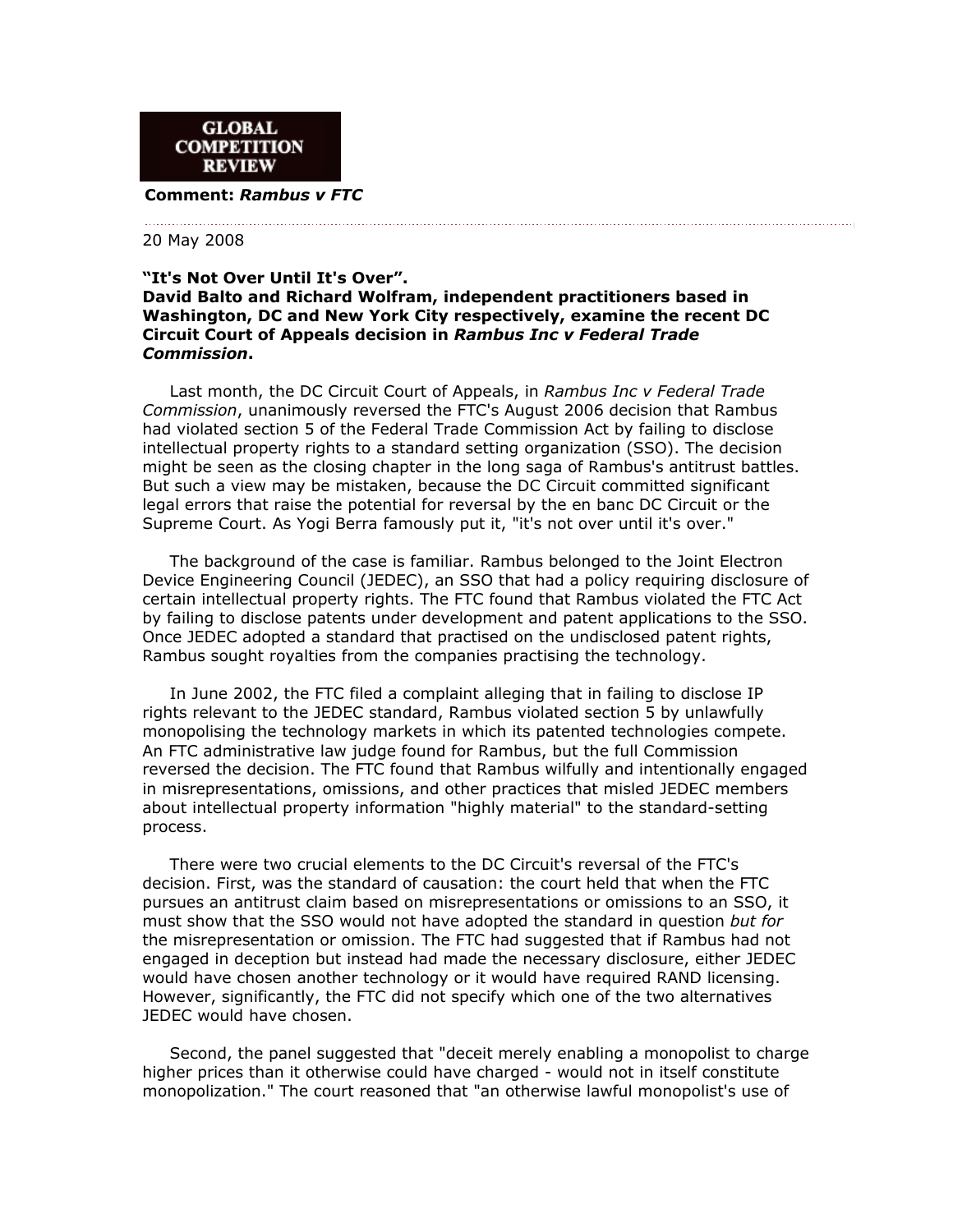deception simply to obtain higher prices normally has no particular tendency to exclude rivals and thus to diminish competition."

 We believe that the DC Circuit made three serious, fundamental legal errors that are inconsistent with the law and sound antitrust policy, as follows.

 **The court applied the wrong standard of causation**. The DC Circuit erred in adopting a standard of causation that is inconsistent with the law - indeed, with DC Circuit law: namely, that "an antitrust plaintiff must establish that the standardsetting organization would not have adopted the standard in question *but for* the misrepresentation or omission." The court erred in applying this standard because it sets the bar too high, given the difficulty of establishing with complete certainty the chain of causation in monopolisation - and this rationale applies with even more reason to an injunctive action by the government based on a monopolisation claim. As the DC Circuit itself said about the standard of proof for causation in its en banc decision in *Microsoft* in 2001:

[W]ith respect to actions seeking *injunctive relief*, the authors of that treatise [Areeda and Hovenkamp] also recognize the need for courts to infer 'causation' from the fact that a defendant has engaged in anticompetitive conduct that "reasonably appears capable of making a significant contribution to  $\dots$  maintaining monopoly power."  $[\dots]$  To require that section 2 liability turn on a plaintiff's ability or inability to reconstruct the hypothetical marketplace absent a defendant's anticompetitive conduct would only encourage monopolists to take more and earlier anticompetitive action [... N]either plaintiffs nor the court can confidently reconstruct a product's hypothetical technological development in a world absent defendant's exclusionary conduct. To some degree, the "defendant is made to suffer the uncertain consequences of its own undesirable conduct." [Areeda.]

The DC Circuit's "significantly contributed to" standard in *Microsoft* is of course a lower burden of proof than the "but for" standard adopted in *Rambus*.

 *Rambus* is a government injunctive enforcement action and the *Microsoft* causation standard therefore should apply. From a policy perspective, the standard of proof for causation in private treble damage actions is not appropriate for an FTC enforcement action. As Professors Areeda and Hovenkamp further explain: "because monopoly will almost certainly be grounded in part on factors other than a particular exclusionary act, no government seriously concerned about the evil of monopoly would condition its intervention solely on a clear and genuine chain of causation from an exclusionary act to the presence of monopoly. And so it is sometimes said that doubts should be resolved against the person whose behavior created the problem." This teaching is especially appropriate in a case such as *Rambus*, where the opportunistic conduct at issue is not the sort one should be concerned about overdeterring. Accordingly, the DC Circuit erred in reversing the Commission on this basis. The Commission in *Rambus* applied the correct legal standard: "In an equitable enforcement action, it is sufficient that the exclusionary conduct reasonably appears capable of making a significant contribution to creating or maintaining monopoly power."

 It should also be noted that the DC Circuit cited Hovenkamp et al as the sole authority for its reliance on the "but for" standard, but we doubt that the authors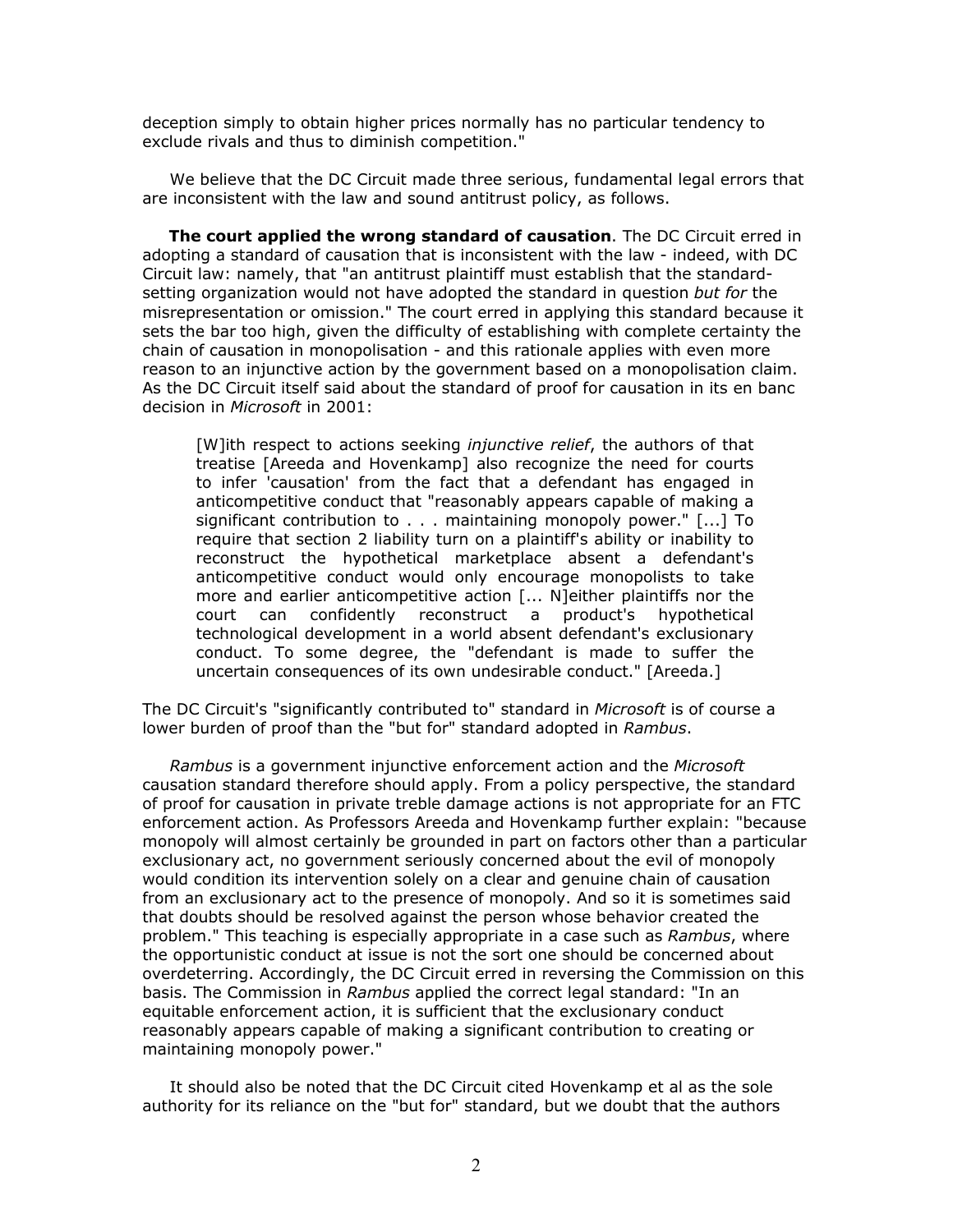would agree with this interpretation or the result in this case. The IP and Antitrust treatise explicitly endorses the Commission's decision in *Rambus* as a matter of law. The treatise approves - with the proviso that the FTC's findings of fact are correct the finding of causation, quoting the Commission's conclusion in its decision that "Rambus's conduct significantly contributed to JEDEC's choice of Rambus's technologies for incorporation in the JEDEC DRAM standards and to JEDEC's failure to secure assurances regarding future royalty rates - which, in turn, significantly contributed to Rambus's acquisition of monopoly power."

 **The court's reliance on NYNEX is misplaced**. In view of the Commission's alleged inability to show that "but for" Rambus's failure to make the necessary disclosure, JEDEC would have selected alternative technology, the court said that the FTC could sustain its burden only if it could then show that Rambus's evasion of the RAND obligation necessarily produced an anti-competitive result - that is, by raising prices. The court then reasoned that raising prices alone does not violate section 2 (or section 5) and relied for this proposition principally on the Supreme Court's 1998 decision in *NYNEX Corp v Discon, Inc*. But *NYNEX* is inapt to a claim of abuse of standard setting such as this, and the DC Circuit's reliance on it in these circumstances weakens section 2 jurisprudence.

 Relying on *NYNEX*, the DC Circuit broadly stated that "deceit merely enabling a monopolist to charge higher prices than it otherwise could have charged . . . would not in itself constitute monopolization." And, the court added, "to the extent that [the Commission's ruling in *Rambus*] may have rested on a supposition that there is a cognizable violation of the Sherman Act when a lawful monopolist's deceit has the effect of raising prices (without an effect on competitive structure), it conflicts with *NYNEX*."

 The DC Circuit panel's reliance on *NYNEX* is misplaced and the reason is clear: NYNEX was a lawful monopolist and the court's reliance on the case hinges on that fact (as the panel explained, "an otherwise lawful monopolist's use of deception simply to obtain higher prices normally has no particular tendency to exclude rivals and thus to diminish competition"); but Rambus, in contrast, was not a lawful monopolist. The panel's conclusion of law, based on *NYNEX*, that the *exercise* of monopoly power by a lawful monopolist in raising prices through deception is not exclusionary, cannot apply to the entirely distinct factual circumstances of *Rambus*, in which Rambus *acquired* its monopoly power through deception.

 The illogic of the panel's rationale as applied to Rambus is revealed by asking whether the panel would countenance the acquisition of monopoly power through deception as not violative of section 2 in circumstances where the monopolist then raises price. (This is after all precisely what Rambus did in avoiding giving a RAND obligation through its non-disclosure.) To answer this question in the affirmative of course would turn section 2 entirely on its head. A lawful monopolist does not violate section 2 merely by raising prices, but an entity that has acquired monopoly power through exclusionary conduct and then exercises that unlawfully acquired power by raising prices does violate section 2.

 More particularly, the Supreme Court in *NYNEX* held that the fraudulent scheme to increase prices did not violate the antitrust laws because the consumer harm stemmed, not from a "less competitive market," but from market power that was "lawfully in the hands of the monopolist." NYNEX had a lawfully secured monopoly with attendant monopoly power, which was then subjected to a regulatory regime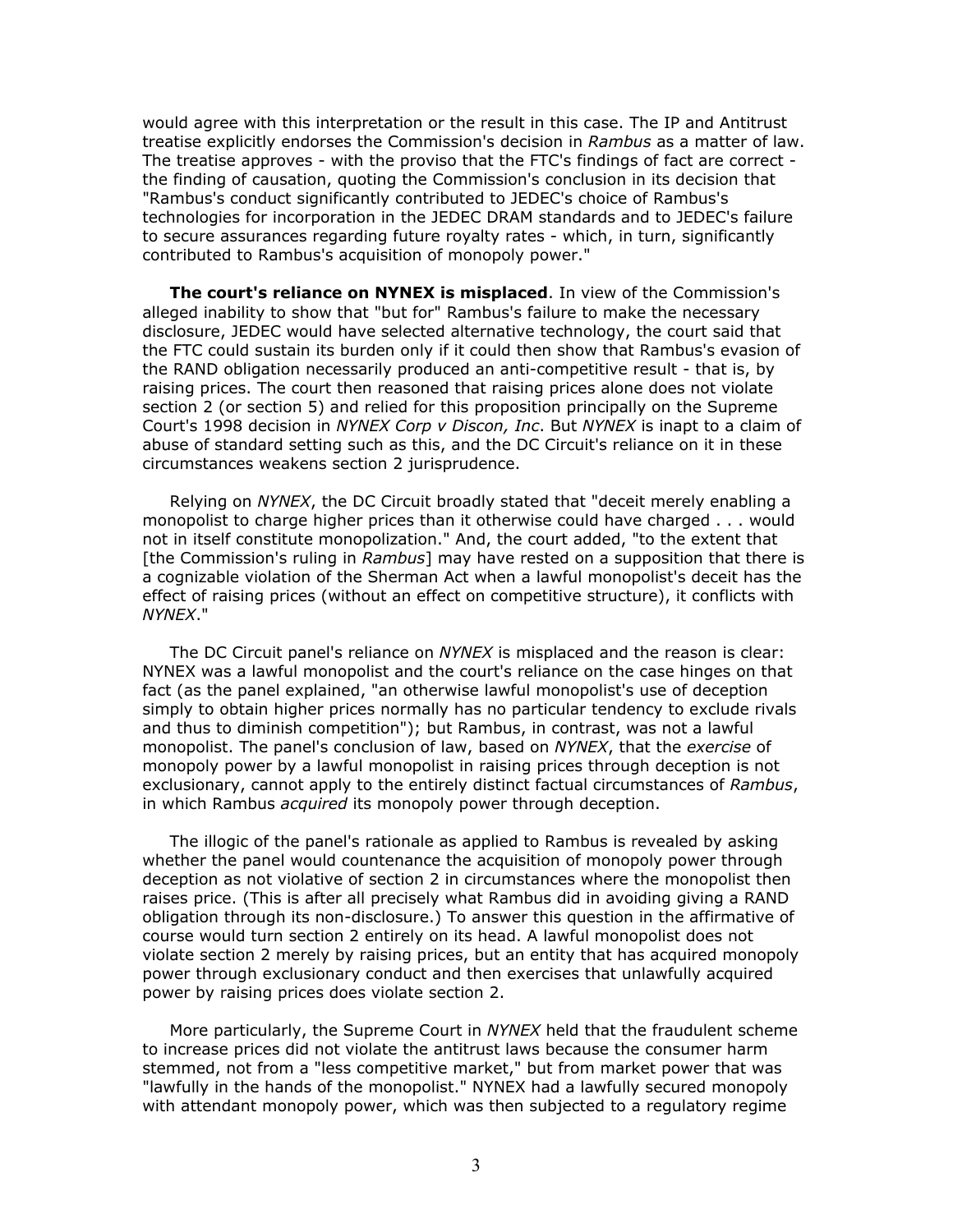intended to limit what NYNEX could charge for certain services. NYNEX's wrongful conduct thus had no nexus to its initial acquisition of monopoly power. In contrast, Rambus obtained monopoly power by deceptively inducing the SSO participants into believing that its non-disclosure obviated the need to demand a RAND commitment from it, as a means to prevent the creation of monopoly power. Thus, only through its deceptive failure to disclose was Rambus able to acquire monopoly power. Rambus did not have monopoly power prior to the inclusion of its technology in the standard, and this distinction from *NYNEX* is crucial.

 **The court misapprehends the use of deceptive conduct to acquire monopoly power in standard setting**. Finally, on a related point, the DC Circuit failed to recognize the crucial role of deception (or other bad faith conduct) in harming competition in standard setting.

 The court held that the only certain effect of an alleged deceptive failure to disclose pending patents - in the absence of evidence that JEDEC would have chosen an alternative technology but for its failure to disclose - is that JEDEC was unable to "extract" a RAND assurance from Rambus and so it was able to charge higher royalty rates than if it had made the proper disclosure and given the RAND assurance. Thus, the panel said, first, the failure to disclose did not with certainty cause JEDEC to choose Rambus's technology for the standard; and, second, the only other possible result from the failure to disclose - the higher royalties charged by Rambus, because it was unconstrained by a RAND assurance - did not harm competition in the monopolised market. This reasoning allowed the court then to assume that, given the FTC's failure to find conclusively that JEDEC could have avoided Rambus's IP rights, Rambus must have earned its monopoly power lawfully at the time of the patent grant.

 But where JEDEC participants relied on disclosure as the quid pro quo for a participant's not having to give a RAND assurance, it is precisely the *non-disclosure* that spared Rambus from having to negotiate away the monopoly power that it otherwise would receive by virtue of its technology being selected for the standard. In other words, it acquired monopoly power by virtue of its deceptive nondisclosure; had it made the necessary disclosure, it would have been asked to provide a RAND assurance, and by providing that assurance, it would have negotiated away the monopoly power that was otherwise conferred on it.

 It should be noted that Professor Hovenkamp in his *IP and Antitrust* treatise agrees that the higher prices in these circumstances can constitute competitive harm, contrary to the position of the DC Circuit. He observes that if nondisclosure to an SSO enables a participant to obtain higher royalties than otherwise would have been the case, the "overcharge can properly constitute competitive harm attributable to the nondisclosure", as the overcharge "will distort competition in the downstream market". Whereas the court acknowledges this statement by Hovenkamp in the *Rambus* decision but dismisses it as inconsistent with *NYNEX*, we contend that the court here has erroneously applied *NYNEX* to circumstances where it does not apply, and that Hovenkamp's view is the correct one.

 To understand this dynamic better, it may be useful to contrast the timing of a RAND commitment under the JEDEC rules as applied in *Rambus* with the more usual circumstances in which a RAND obligation is given. SSO members are customarily required to commit at the *outset* of their participation to license any technology that is "essential" (or "relevant", as the case may be) to the standard either royalty-free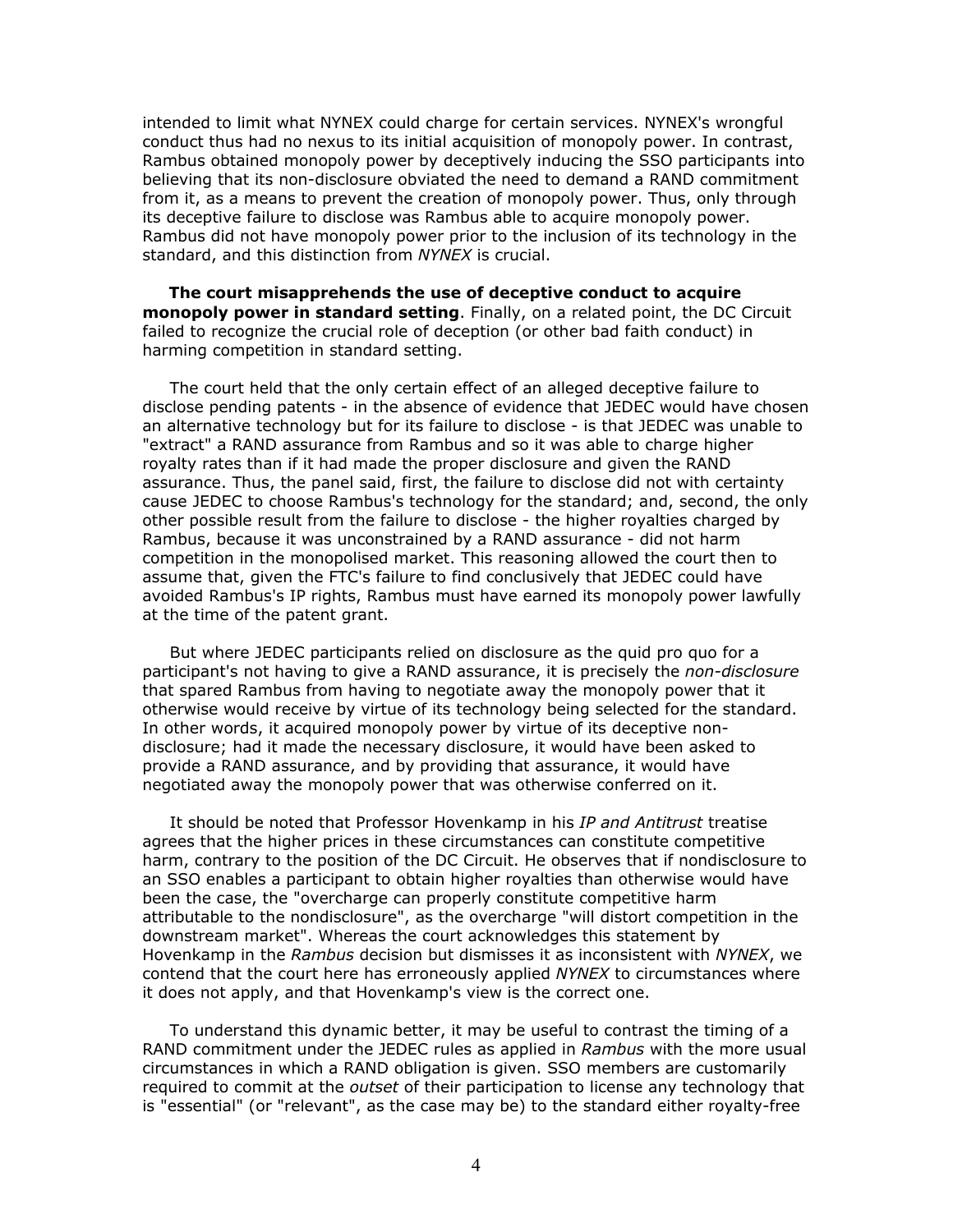or on RAND terms. If a participant then fails to offer a licence to technology included in the standard on such terms, that failure can constitute exclusionary conduct, provided there were alternative technologies that the SSO would have chosen (or very likely would have chosen - to apply a slightly less exacting standard than that required by the DC Circuit in *Rambus*) but for the deceptive or bad-faith RAND commitment. Under the JEDEC rules, however, as generally understood, a participant's duty to state whether it would license the technology in question either royalty-free or on reasonable and non-discriminatory terms arose *not* at the outset of the standard-setting process but only later, when technology covered by the participant's patents or pending patents was proposed for inclusion in a JEDEC standard.

 Thus, whereas in *Rambus* the FTC could not say whether, in the absence of Rambus's deception, JEDEC would have chosen another technology or required a RAND commitment, in the more usual scenario there could be no uncertainty about whether, in the absence of the participant's deception, the SSO would have chosen an alternative technology or required a RAND commitment - because the commitment was already given and therefore binding on the participant. In other words, in that scenario, the issue of an alleged inability to determine whether the SSO would have selected an alternative technology or required a RAND commitment cannot, logically, even arise: there is a binding RAND commitment regardless of any failure to disclose.

 But there is less legal consequence to the difference between these two factually contrasting scenarios than might first appear to be the case. The FTC's 'uncertainty', such as it was, arose only because JEDEC did not require a *prior* RAND commitment. And when examined against the backdrop of the JEDEC rules as they were intended to work, the alternative paths - selecting a different technology or demanding a RAND commitment - as to which the FTC was unable to allege which of the two JEDEC would have chosen in the absence of Rambus's deception, collapse into just one, single path. In this respect the *Rambus* scenario is no different from the usual one (such as, for instance, in the *Broadcom v Qualcomm* standard-setting case), where the complainant faces no such alleged either-or syllogism, which the DC Circuit said dooms the FTC's case in *Rambus*. The alleged either-or syllogism facing the FTC simply reflects the structure of the JEDEC rules, as they were intended to apply, assuming no deception on the part of the SSO participants.

 Now, the significance of the next JEDEC licensing rule cannot be overstated: if a member refused to license its technology either royalty-free or on RAND terms, then JEDEC (like most SSOs) *prohibited* incorporating it into the proposed standard (see JEDEC's Manual of Organization and Procedure.) The purpose of this rule is transparent: to prevent foreclosure of competition for the standard. Indeed, JEDEC itself explained in an amicus brief in earlier, related litigation, and the FTC emphasised in earlier briefs in *Rambus*, that the SSO's rules and procedures were intended to prohibit the incorporation of patented technology into a standard unless the patent owner is willing to grant a licence on reasonable terms. (They were also intended, JEDEC and the FTC make clear, to promote open standards, prevent a single entity from stifling competition, prevent unintentional standardisation of patent technology, and to require that JEDEC committee members make full disclosure as early in the standard development process as possible.) The clear purpose of this rule - to prevent foreclosure of competition for the standard therefore undercuts the DC Circuit's reasoning that the failure to obtain a RAND commitment from Rambus because of its deception did not foreclose competition for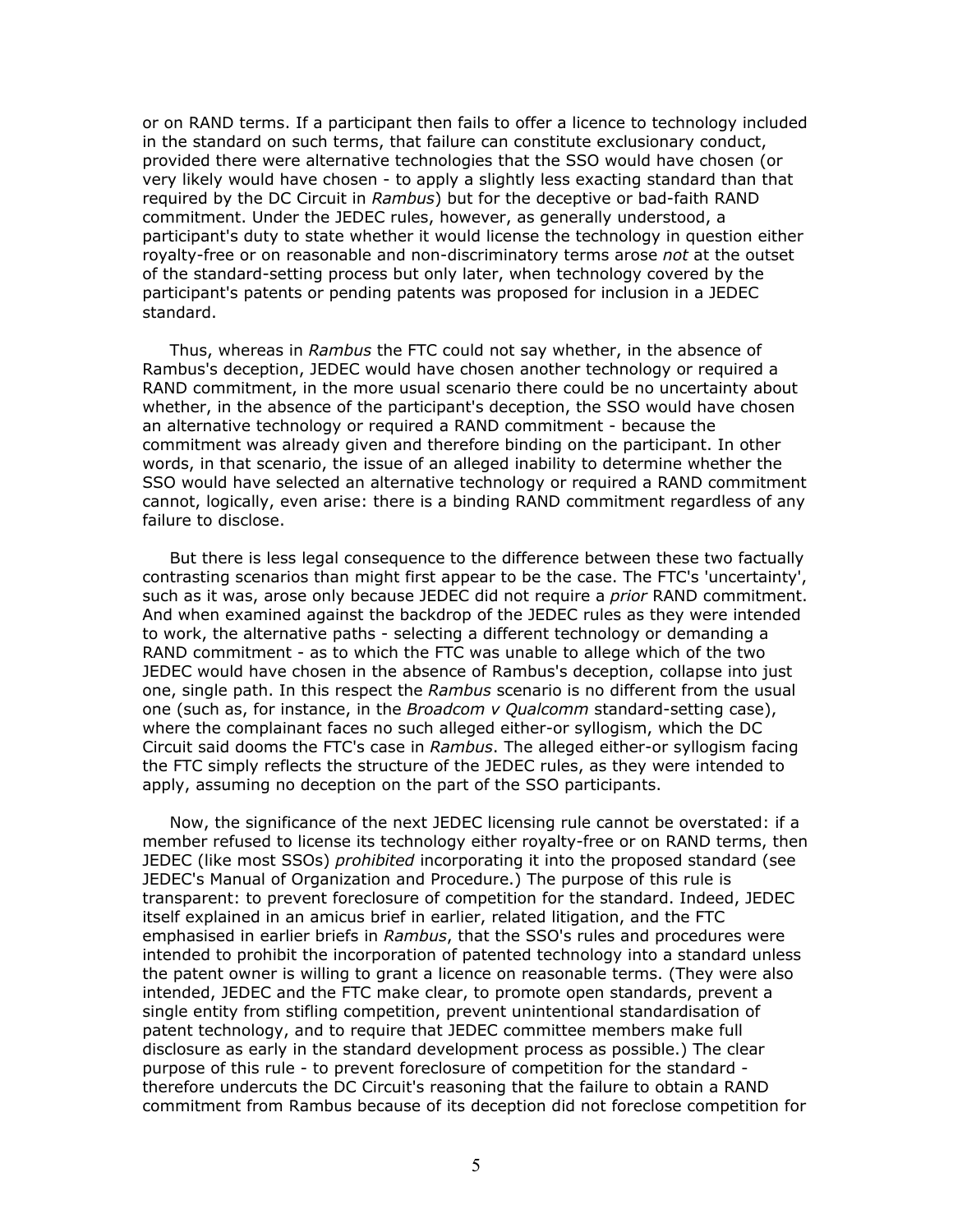the standard but instead merely allowed Rambus to charge a higher royalty than if it had made the required disclosure.

 Rambus used its deceptive failure to disclose its relevant technology as a mechanism to avoid giving a RAND commitment. The RAND commitment in turn was designed to prevent JEDEC participants from obtaining market or monopoly power - the ability to increase prices or reduce output - by virtue of the inclusion of their technology in the standard. By failing to make the required disclosure, Rambus therefore avoided the obligation to state whether it would license royalty-free or on RAND terms. And of course, if it had made that required statement in the negative, consistently with its subsequent non-RAND licensing demands, JEDEC would not have been permitted to include Rambus's technology in the standard.

 In sum, each of the JEDEC rules and the interplay among them can be reasonably construed as intended to prevent deceptive conduct from unfairly foreclosing competition for the standard by other technologies, on the basis of technological superiority and pricing. It is therefore illogical, first, for the court to call Rambus's gaming of the system, through its failure to follow those rules, a matter of mere unconstrained pricing (and at most a breach of contract) by a "lawful monopolist", when the rules were designed to prevent participants from acquiring the market or monopoly power otherwise conferred through the selection of their technology for the standard in the absence of a RAND commitment. (In that respect, then, the court incorrectly likens Rambus's acquisition of monopoly power to NYNEX's lawful acquisition of monopoly power.)

 Second, had Rambus not deceptively failed to disclose its IP interests, it would have triggered the JEDEC prohibition against incorporating a participant's technology in a standard where the participant refuses to make the required licensing commitment. The purpose of this prohibition was to prevent unfair foreclosure of competition for the standard. Rambus's deceptive avoidance of the prohibition can therefore be fairly understood as directly aimed at and having the effect of foreclosing competition from competing technologies. This should put paid to the view, embraced by the court, that Rambus's conduct did not cause harm to competition because it merely enabled Rambus to charge a higher royalty than if it had made the proper disclosure. Competition was indeed harmed because Rambus ensured through its deception that it would not trigger a prohibition on including its technology in the standard. And by deceptively preventing the prohibition from being triggered, Rambus prevented a competing technology from being chosen, based on the competitive criteria of superior technology and pricing.

\*\*\*\*

 The chances of reversing a panel decision of the DC Circuit may appear daunting. But we should recognise what is at stake. By combining a mistaken view of causation with a misplaced rule of near per se legality for an SSO participant's use of deception to acquire monopoly power, the court encourages a new breed of anti-competitive conduct that can impose significant harm on consumers. No one can reasonably suggest that Rambus's conduct was somehow pro-competitive or efficient. Reversal is therefore necessary to protect the interests of consumers from this type of anticompetitive conduct. With due respect to the DC Circuit panel: to recall another (not so famous but no less profound) quotation from Yogi Berra - "You've got to be very careful if you don't know where you're going because you might not get there."